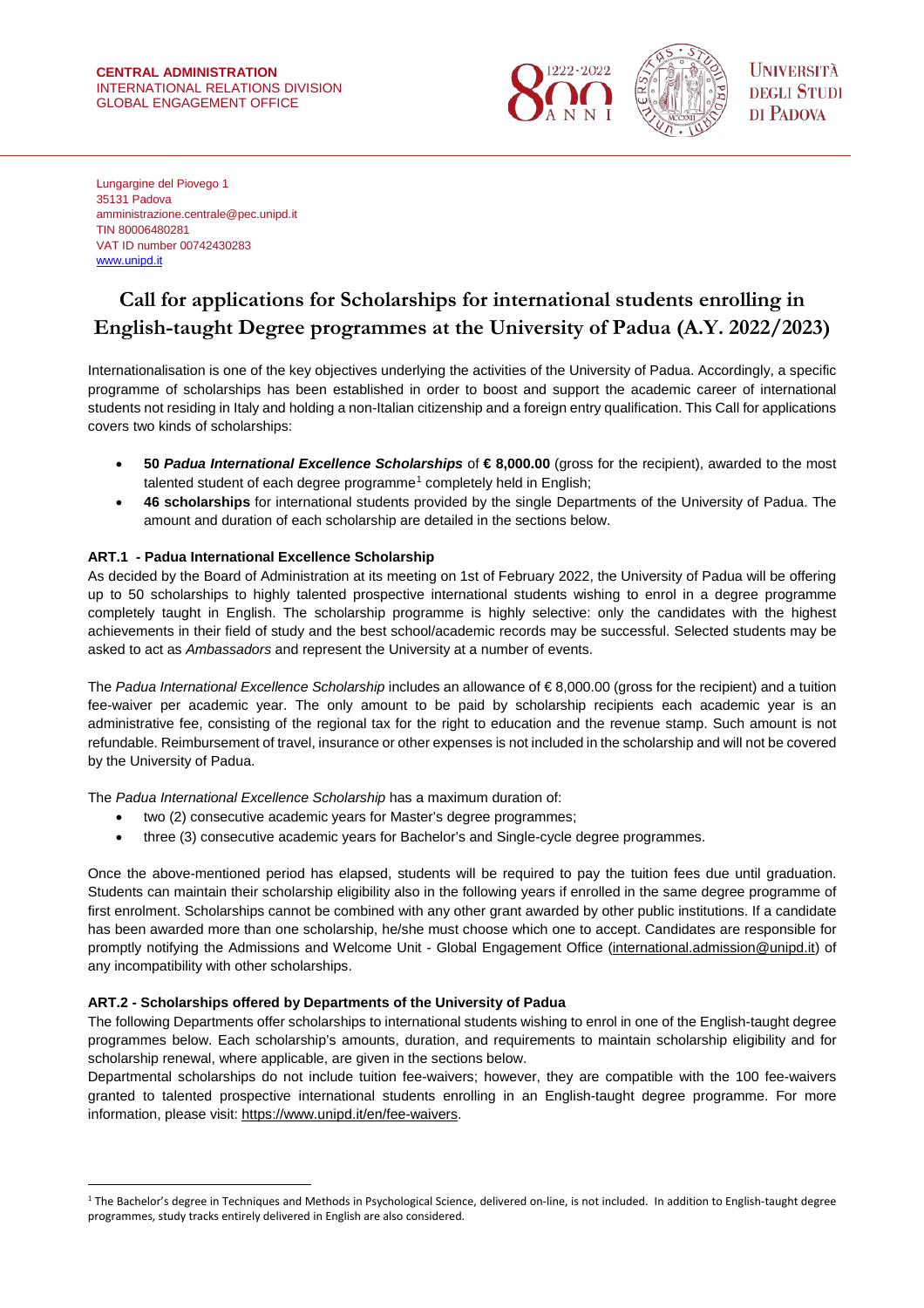

Reimbursement of travel, insurance, accommodation or other expenses is not included and will not be covered by the University of Padua. Scholarships cannot be combined with any other grant awarded by other public institutions. If a candidate has been awarded more than one scholarship, he/she must choose which one to accept.

## **2.1 Department of Comparative biomedicine and Food science (BCA)**

- 1 scholarship for the Bachelor's degree in *[Animal Care](https://www.unipd.it/en/educational-offer/first-cycle-degree/agricultural-sciences-and-veterinary-medicine?tipo=L&scuola=AV&ordinamento=2017&key=AV2378&cg=veterinary-medicine-and-animal-welfare)*;
- 1 scholarship for the *English-taught study track in [Biotechnologies for food science](https://www.unipd.it/en/educational-offer/master-s-degrees/school-of-agricultural-sciences-and-veterinary-medicine?tipo=LM&scuola=AV&ordinamento=2017&key=IF0362) of the Master's degree in Biotecnologie per l'alimentazione.*

The amount of each scholarship is set at € **2,400.00** (gross for the recipient), as per decision of the Department Board of 20/12/2021. (minutes no. 12/2021)

Each scholarship is granted for **one academic year** and paid in three instalments: the first one upon completion of enrolment procedures and arrival in Italy; the second and the third upon obtaining at least 12 ECTS credits by the end of March 2023 (winter examination session – A.Y. 2022/23) and at least 36 ECTS credits by the end of July 2023 (summer examination session – A.Y. 2022/23).

## **2.2 Department of Biology (DIBIO)**

- 5 scholarships for the Master's degree in *[Marine Biology](https://www.unipd.it/en/educational-offer/second-cycle-degree/school-of-science?tipo=LM&scuola=SC&ordinamento=2021&key=SC2596)*

The amount of each scholarship is set at € **7,372.00** (gross for the recipient), as per decision of the Department Board of 26/10/2021 and relevant minutes.

Each scholarship is granted for **one academic year** and paid in one instalment, upon completion of enrolment procedures and arrival in Italy.

## **2.3 Department of Philosophy, Sociology, Education and Applied Psychology (FISPPA)**

- 2 scholarships for the Master's degree in *[Clinical, social and intercultural psychology](https://www.unipd.it/en/educational-offer/second-cycle-degree/psychology?tipo=LM&scuola=PS&ordinamento=2021&key=PS2588&cg=psychology)*

The amount of each scholarship is set at € **5,500.00** (gross for the recipient), as per decision of the Department Board of 16/12/2021

Each scholarship is granted for **one academic year** and paid in three instalments: the first one upon completion of enrolment procedures and arrival in Italy; the second and the third upon obtaining at least 12 ECTS credits by the end of March 2023 (winter examination session – A.Y. 2022/23) and at least 36 ECTS credits by the end of July 2023 (summer examination session – A.Y. 2022/23).

## **2.4 Department of Physics and Astronomy 'Galileo Galilei' (DFA)**

- 2 scholarships for the Master's degree in *[Astrophysics and Cosmology;](https://www.unipd.it/en/educational-offer/master-s-degrees/school-of-science?tipo=LM&scuola=SC&ordinamento=2019&key=SC2490)*
- 2 scholarships for the Master's degree in *[Physics of Data.](https://www.unipd.it/en/educational-offer/master-s-degrees/school-of-science?tipo=LM&scuola=SC&ordinamento=2018&key=SC2443)*

The amount of each scholarship is set at **€ 8,000.00** (gross for the recipient) per academic year, as defined in the Decree of the Department Director of 26/01/2022.

Each scholarship is granted for **two academic years** and paid in two annual instalments: the first one upon completion of enrolment procedures and arrival in Italy; the second upon obtaining at least 12 ECTS credits by the end of March 2023 (winter examination session – A.Y. 2022/23). In order to receive the second instalment of A.Y. 2023/24, students must obtain at least 66 ECTS credits by mid-August 2024 (summer exam session – A.Y. 2023/24).

## **2.5 Department of Information Engineering (DEI)**

- 2 scholarships for the Master's degrees in *[ICT for Internet and Multimedia](https://www.unipd.it/en/educational-offer/second-cycle-degrees/school-of-engineering?tipo=LM&scuola=IN&ordinamento=2019&key=IN2371)*;
- 2 scholarships for the Master's degree in *[Computer Engineering](https://www.unipd.it/en/educational-offer/second-cycle-degrees/school-of-engineering?tipo=LM&scuola=IN&ordinamento=2020&key=IN2547)*;
- 2 scholarships for the Master's degree in *[Control Systems Engineering](https://www.unipd.it/en/educational-offer/master-s-degrees/school-of-engineering?tipo=LM&scuola=IN&ordinamento=2020&key=IN2546)*;
- 2 scholarships for the Master's degree in *[Electronic Engineering;](https://www.unipd.it/en/educational-offer/second-cycle-degree/school-of-engineering?tipo=LM&scuola=IN&ordinamento=2020&key=IN0520)*
- 1 scholarship for the English-taught study track in *[Information Engineering](https://www.unipd.it/en/educational-offer/first-cycle-degree/engineering?tipo=L&scuola=SI&key=8423&cg=engineering)* of the Bachelor's degree in *Ingegneria dell'informazione.*

The amount of each scholarship is set at **€ 5,500.00** (gross for the recipient), as per decision of the Department Board of 21/12/2021 and relevant minutes.

Each scholarship is granted for **one academic year** and paid in two instalments: the first one upon completion of enrolment procedures and arrival in Italy; the second upon obtaining at least 12 ECTS credits by the end of March 2023 (winter examination session – A.Y. 2022/23).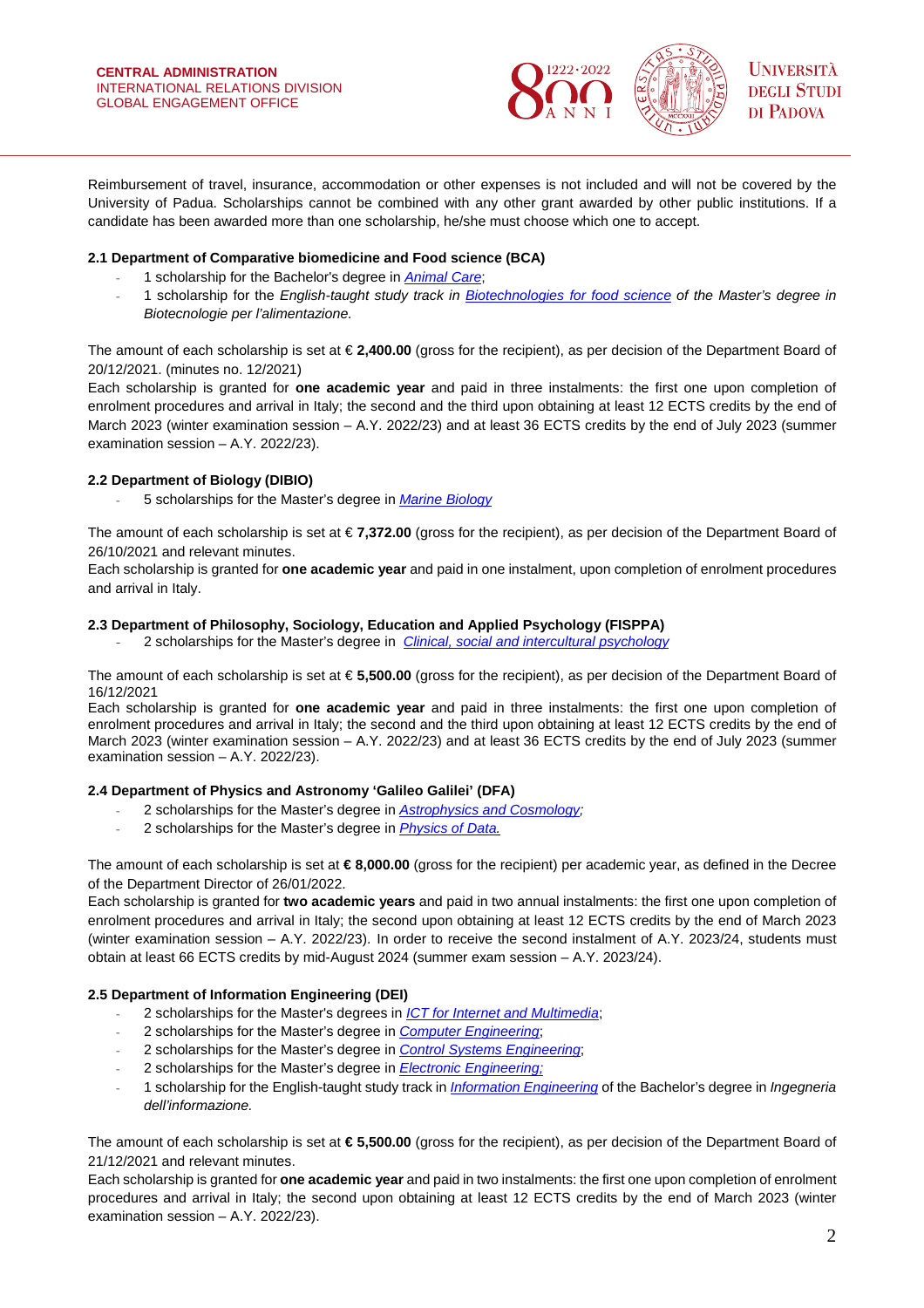

## **2.6 Department of Industrial Engineering (DII)**

- 2 scholarships for the Master's degrees in *[Chemical and Process Engineering;](https://www.unipd.it/en/educational-offer/second-cycle-degree/engineering?ordinamento=2012&key=IN0530&tipo=LM&scuola=IN)*
- 2 scholarships for the Master's degrees in *[Energy Engineering;](https://www.unipd.it/en/educational-offer/second-cycle-degree/school-of-engineering?tipo=LM&scuola=IN&ordinamento=2021&key=IN2595)*
- 2 scholarships for the Master's degrees in *[Materials Engineering.](https://www.unipd.it/en/educational-offer/second-cycle-degree/engineering?ordinamento=2014&key=IN0523&tipo=LM&scuola=IN)*

The amount of each scholarship is set at **€ 7,500.00** (gross for the recipient), as per decision of the Department Board of 16/12/2021 and relevant minutes.

Each scholarship is granted for **one academic year** and paid in two instalments: the first one upon completion of enrolment procedures and arrival in Italy; the second instalment upon obtaining at least 12 ECTS credits by the end of March 2023 (winter examination session – A.Y. 2022/23).

### **2.7 Department of Mathematics 'Tullio Levi-Civita' (DM)**

- 2 scholarships for the Master's degree in *[Cybersecurity](https://www.unipd.it/en/educational-offer/second-cycle-degrees/school-of-science?tipo=LM&scuola=SC&ordinamento=2020&key=SC2542)*;
- 2 scholarships for the Master's degree in *[Data Science](https://www.unipd.it/en/educational-offer/second-cycle-degrees/school-of-science?tipo=LM&scuola=SC&ordinamento=2017&key=SC2377)*;
- 2 scholarships for the Master's degree in *[Computer Science;](https://www.unipd.it/en/educational-offer/first-cycle-degrees/school-of-science?ordinamento=2011&key=SC1167&tipo=L&scuola=SC)*
- 2 scholarships for the Master's degree in *[Mathematics.](https://www.unipd.it/en/educational-offer/second-cycle-degree/school-of-science?tipo=LM&scuola=SC&ordinamento=2011&key=SC1172)*

The amount of each scholarship is set at **€ 5,530.00** (gross for the recipient) per academic year, as per decision of the Department Board of 15/12/2021 (minutes no. 12/2021).

Each scholarship is granted for **two academic years** and paid in two annual instalments: the first one upon completion of enrolment procedures and arrival in Italy; the second instalment upon obtaining at least 12 ECTS credits by the end of March 2023 (winter examination session – A.Y. 2022/23). In order to receive the two second-year instalments students are required to gain at least: 40 ECTS credits by the end of September 2023 (summer and extra examination sessions – A.Y. 2022/23); 60 ECTS credits by the end of March 2024 (winter examination session – A.Y. 2023/24).

#### **2.8 Department of Medicine (DIMED)**

- 1 scholarship for the Single-cycle degree in *[Medicine and Surgery](https://www.unipd.it/en/educational-offer/single-cycle-degrees?tipo=CU&scuola=&ordinamento=2019&key=ME2491)*;
- 1 scholarship for the Master's degree in *[Food and Health.](https://www.unipd.it/en/educational-offer/second-cycle-degree/agricultural-sciences-and-veterinary-medicine?tipo=LM&scuola=AV&ordinamento=2021&key=AV2585&cg=agricultural-forestry-and-food-sciences)*

The amount of each scholarship is set at **€ 5,500.00** (gross for the recipient), as per decision of the Department Board of 27/01/2022. (minutes no. 01/2022)

Each scholarship is granted for **one academic year** and paid in two instalments: the first one upon completion of enrolment procedures and arrival in Italy; the second upon obtaining at least 12 ECTS credits by the end of March 2023 (winter examination session – A.Y. 2022/23).

#### **2.9 Department of Developmental Psychology and Socialisation (DPSS)**

- 2 scholarships for the English-taught study track in *Developmental [and Educational Psychology](https://www.unipd.it/en/educational-offer/second-cycle-degree/psychology?ordinamento=2021&key=PS1090&tipo=LM&scuola=PS)* of the Master's degree in Psicologia dello Sviluppo e dell'Educazione.

The amount of each scholarship is set at € 5,500.00 (gross for the recipient), as per decision of the Department Board of 1/12/2020 (minutes no. 14/2021).

Each scholarship is granted for one academic year and paid in two instalments: the first one upon completion of enrolment procedures and arrival in Italy; the second upon obtaining at least 12 ECTS credits by the end of March 2023 (winter examination session – A.Y. 2022/23).

#### **3.0 Department of Political Science, Law, and International Studies (SPGI)**

- 2 scholarships for the Master's degree in *Human Rights and Multi-level Governance*;
- 2 scholarships for the Master's degree in *[European and Global Studies.](https://www.unipd.it/en/educational-offer/second-cycle-degrees/school-of-economics-and-political-science?tipo=LM&scuola=EP&ordinamento=2018&key=EP2444)*

The amount of each scholarship is set at **€ 5,760.37** (gross for the recipient), as per decision of the Department Board of 11/11/2021 (minutes no. 11/2021).

Each scholarship is granted for **one academic year** and paid in two instalments: the first one upon completion of enrolment procedures and arrival in Italy; the second upon obtaining at least 27 ECTS credits by June 2023 (summer examination session – A.Y. 2022/23).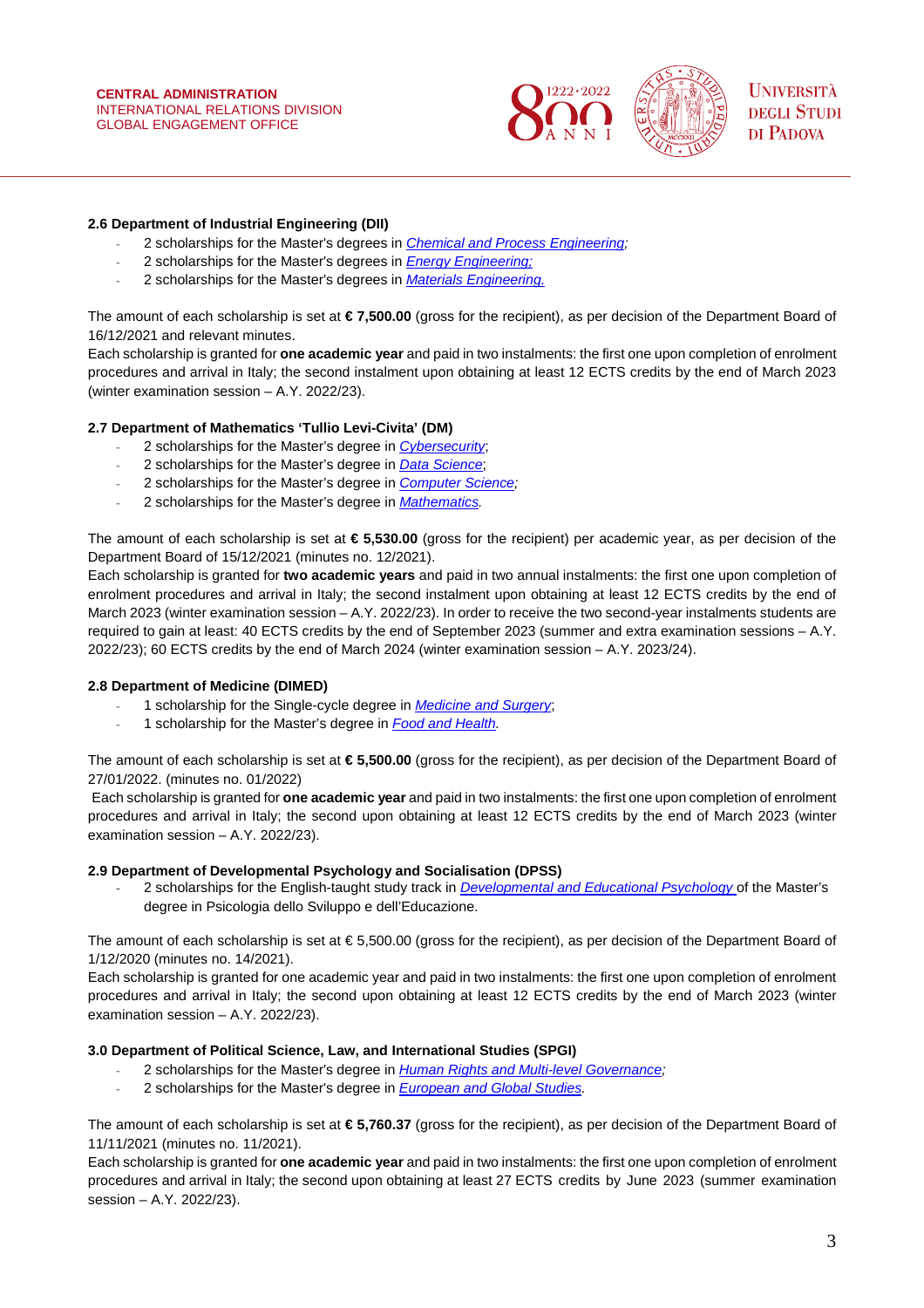

## **3.1 Department of Land, environment, agriculture and forestry (TeSAF)**

- 1 scholarship for the Master's degree in *[Forest Science;](https://www.unipd.it/en/educational-offer/second-cycle-degrees/school-of-agricultural-sciences-and-veterinary-medicine?tipo=LM&scuola=AV&ordinamento=2017&key=AV2091)*
- 1 scholarship for the Master's degree in *[Food and Health.](https://www.unipd.it/en/educational-offer/second-cycle-degree/agricultural-sciences-and-veterinary-medicine?tipo=LM&scuola=AV&ordinamento=2021&key=AV2585&cg=agricultural-forestry-and-food-sciences)*

The amount of each scholarship is set at **€ 5,500.00** (gross for the recipient), as per decision of the Department Board of 16/12/2021 and relevant minutes.

Each scholarship is granted for **one academic year** and paid in two instalments: the first one upon completion of enrolment procedures and arrival in Italy; the second upon obtaining at least 12 ECTS credits by the end of March 2023 (winter examination session – A.Y. 2022/23).

### **ART. 3 - Admission requirements and selection**

To be eligible for the selection, under penalty of exclusion, applicants must:

- 1. hold a non-Italian upper secondary school certificate (to access Bachelor's or Single-cycle degree programmes) or a non-Italian Bachelor's degree (to access Master's degree programmes) allowing admission to the Italian University system;
- 2. not have Italian citizenship (except for dual citizenship including Italian);
- 3. not already reside in Italy. For the purpose of this Call for applications the following are considered to be residing in Italy:
- applicants with non-EU citizenship and a valid residence permit allowing enrolment at an Italian university with no need to apply for a new student visa to the relevant Embassy, as per Italian Legislative Decree No. 286 of 25/07/1998;
- EU citizens and equated who have resided on a continuous basis in Italy for longer than 9 months. Citizens of Iceland, Liechtenstein, Norway, the Republic of San Marino and Switzerland are treated as EU citizens.
- 4. apply for one or more English-taught degree programmes of the University of Padua according to the procedures and within the deadlines set. Please note that you can apply for up to three degree programmes;
- 5. pay the pre-enrolment fee ( $\in$  30.00) by the closing date for application.

The applicants who fail to meet one or more of these requirements are not eligible for selection for scholarships. All the students fulfilling the above-mentioned requirements are automatically admitted to selection. Neither a separate application form nor further documents are needed in addition to those required for applying for the chosen degree programme.

## **ART. 4 – Selection procedure and awarding criteria**

The Academic Committee of each degree programme shortlists eligible applicants and awards the most deserving candidates the scholarships, based on academic excellence in their field of study, quality, and records from their prior learning. In case of equal score, the youngest candidate will be given priority.

Scholarships are mainly reserved for candidates applying for the first application period; they may be awarded to eligible candidates of the second application period on an exceptional basis.

Scholarships selection results will be published at [www.unipd.it/en/assessement-results:](http://www.unipd.it/en/assessement-results)

- from 11 March 2022 in the case of unlimited access degree programmes (1<sup>st</sup> application period: 2 November 2021– 2 February 2022);
- from **11 April 2022** in the case of limited access degree programmes (1st application period: 7 January 2022– 7 March 2022);
- from **10 July 2022** in the case of unlimited access degree programmes for which no scholarships were awarded in the first application period. ( $2<sup>nd</sup>$  application period: 2 March 2022 – 2 May 2022);
- following publication of **IMAT test results** in the case of the Single-cycle degree in *Medicine and Surgery*.

## **ART. 5 – Acceptance**

Candidates selected for a scholarship will receive a specific *scholarship offer* from the *Admissions and Welcome Unit - Global Engagement Office* with the procedures and deadlines for accepting it.

To be granted the scholarship, selected candidates must:

- accept both the admission and the scholarship offer received and pay the admission fee by the deadline given;
- not benefit from other scholarships or grants;
- fulfil the admission requirements (e.g. obtaining the entry qualification) within the deadline given in the admission offer;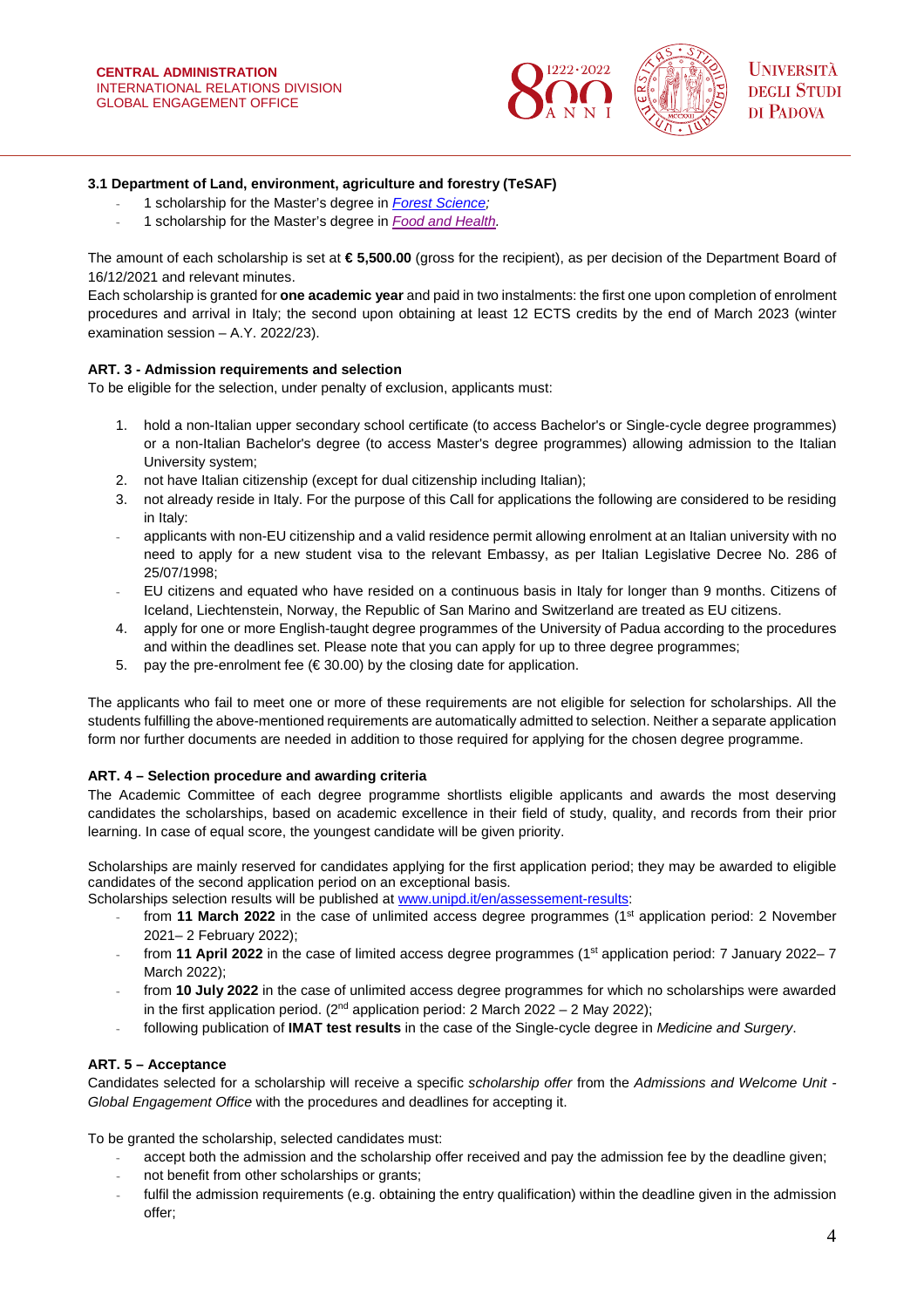

- [*only for non-EU candidates residing abroad*] meet the requirements and conditions for an Italian student visa (D - enrolment);
- complete enrolment in the chosen degree programme, which will be finalised following checks on the authenticity of the required documents and on fulfilment of all the requirements for enrolment eligibility.

If scholarship recipients fail to meet any of these requirements, they must notify the *Admissions and Welcome Unit - Global Engagement Office* of it by emailing [international.admission@unipd.it,](mailto:international.admission@unipd.it) and they will not be granted the scholarship.

Should scholarship recipients not accept the admission offer and the benefit granted or not fulfil any of the criteria above, scholarships may be awarded to the next eligible candidates meeting the requirements by the degree programme Academic Committees, within and not later than 30 June [2](#page-4-0)022.<sup>2</sup>

## **ART – 6 Payment methods and requirements to maintain scholarship eligibility A.Y. 2022/23**

Padua International Excellence Scholarships will be paid via bank transfer in two instalments of € 4,000.00 (gross for the recipient) per academic year. Students will be credited with the first instalment of the A.Y. 2022/23 **upon arrival in Padua by the 15th of December 2022** at the latest and only after:

1. completing enrolment at the University of Padua;

 $\overline{a}$ 

- 2. opening an Italian bank account, or prepaid card with an IBAN, of which the student is the holder or joint holder. It is also possible for students to use the IBAN of their *[University Flash Card](https://www.unipd.it/cartaflash)*, provided the card has been upgraded at any Intesa Sanpaolo branch;
- 3. signing the Declaration of acceptance, through which students undertake to accept the scholarship terms and conditions and confirm that no incompatibility arises within the meaning of article 1 of this call for applications;
- 4. handing in the necessary financial documents (Form C, Form C1) provided by the *Admissions and Welcome Unit - Global Engagement Office*.

Scholarship recipients who are going to arrive in Padua after the **15th of December 2022** will not receive the first installment of the A.Y. 2022/23. They will be credited only with the second instalment of the A.Y. 2022/23, upon gaining at least **12 ECTS** credits by the end of March 2023 (winter examination session – A.Y. 2022/23) and upon arrival in Padua by the **15th of April 2023** at the latest.

Exceptions to the arrival date may apply only for students coming from countries where a travel ban is in place at the beginning of the academic year.

In case of enrolment with recognition of prior learning, the credits earned during previous university career cannot be considered for fulfilling the requirements to maintain scholarship eligibility.

Each Department will notify the students of the specific payment methods of relevant departmental scholarships upon their arrival in Italy. The aforementioned conditions for the payment of the first instalment also apply to departmental scholarships. The requirements to maintain scholarship eligibility and be granted the next instalments of the A.Y. 2022/23 are set out in the relevant sections of **article 2**.

## **ART. 7 – Scholarship renewal: payment methods and requirements to maintain scholarship eligibility**

All the beneficiaries will receive the Padua International Excellence scholarship for the second year (A.Y. 2023/24) provided they meet the following merit requirements:

- 40 ECTS credits by the end of September 2023 (summer and extra examination sessions A.Y. 2022/23) to be granted the first instalment;
- 60 ECTS credits by the end of March 2024 (winter examination session A.Y. 2023/24) to be granted the second instalment.

Bachelor's degree and Single-cycle degree students will receive the Padua International Excellence scholarship for the third year (A.Y. 2024/25) provided they meet the following merit requirements:

- 90 ECTS credits by the end of September 2024 (summer and extra examination sessions – A.Y. 2023/24) to be granted the first instalment;

<span id="page-4-0"></span><sup>2</sup> Such deadline does not apply to the Single-cycle degree in *Medicine and Surgery,* since the scholarships will be awarded following publication of IMAT test results.